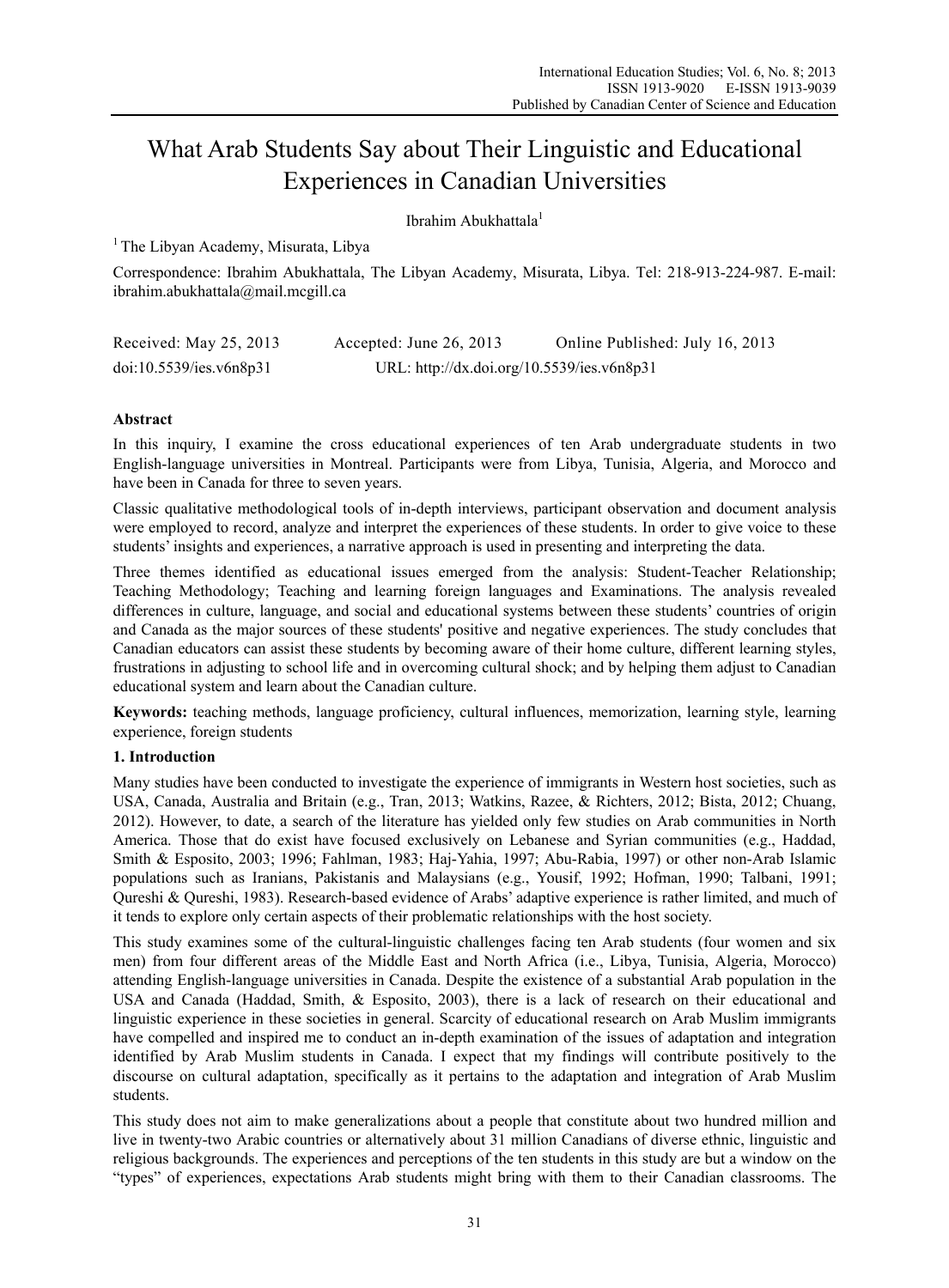major research question for this study is: how do Arabic students describe their learning experience in Canadian universities?

# **2. Language and Adjustment**

One factor closely related to social adjustment is the language difference between mainstream and minority groups. Language is both the symbol of ethnic identity and the most profound expression of culture (Watkins, Razee, & Richters, 2012; Kuo, 2011; Phakiti & li, 2011; Geertz, 1973). Many sociolinguists acknowledge that language and culture are dimensions of each other, interrelated and inseparable. Language both reflects and shapes one's world view. Stress arises when people from different linguistic backgrounds cannot meet their everyday needs as they would in their own culture. They are unable, or find it difficult to communicate; they can not make themselves understood; they can not figure out why hosts speak or behave the way they do (Watkins, Razee, &Richters, 2012; Kuo, 2011; Ogbu, 1998; Krywulak, 1997). Watkins, Razee, & Richters, (2012), for example, found that lack of proficiency in the host language was the most frequently mentioned problem of adjustment by foreign students.

Canadian society is made up of many groups divided by differences in ethnicity, language, culture, religion and other social and economic characteristics. While the aboriginal peoples were the first inhabitants of Canada and have continued to play a marginal role in Canadian society, English and French are the dominant social and demographic groups. They are the ones who founded the constitution on which the country was built as well as the institutions and systems (e.g., education, health, banking, government, transportation) that provide the social frameworks that define the Canadian way of life. However, Canada is not comprised of these originating cultures only. It has a constantly changing, multicultural presence that encompasses a diverse population representing almost all of the peoples and nations of the world. There is a reciprocal impact of all these groups on each other and on the society at large. This diversity is naturally extended into schools where many of these minority groups are represented.

As minority groups attempt to maintain their distinct identities and ways of life, some psycho-social issues and problems begin surfacing. Research (e.g., Guo & Chase, 2011;Gertzog, 2011; Zhou, Frey & Bang, 2011;Talbani, 1991; Waite, 1991) has documented that the problems that ethnic-minority students face in Canadian schools arise from having to adjust to a new culture and to function in an unfamiliar linguistic setting, "the school". For the purposes of this study, "the school" is treated as an agent of socialization (Dewey, 1902/1996) into the dominant culture. The difficulties of adaptation may be conceptualized in terms of the difference between the values and expectations of the home and those of the culture into which newcomers are attempting to integrate.

# **3. Methodology**

In this study, qualitative research methods—participant observation and informal interviews are used. Data are gathered primarily through participant observations and informal interviews. There are two considerations for choosing this research project. First, it is believed that the research question will be better answered, understood and explained through interpreting and describing rather than measuring. Second, the research questions are general, broad, open-ended and flexible. There are no previously set hypothesis to be used.

The purpose of this study is not to seek explanations and predictions that will generalize to other people and places, but a "deeper understanding" of the issues from the perspectives of a small (10) sample of students.

### **4. Research Site and Participants**

This study was conducted at two major universities in Montreal, Canada. Meeting a large number of students with different academic backgrounds from the Arabic communities in Montreal helped me to decide criteria for the inquiry. To achieve "maximum variation sampling" (Maykut & Morehouse, 1993, p. 56), I varied the participants by (a) domain of study (Arts, Engineering and Science); (b) country of origin (Libya, Tunis, Algeria, and Morocco); and (c) gender (7 men, 3 women). Using these criteria ensured that the study would be kept to a manageable size while permitting in-depth inquiry. It ensured that it would be possible to obtain the participants' points of view, expressed in their own words. From this group emerged 8 participants who met the criteria and agreed to participate. Their commonalities were that they were Arab-Muslims, first generation immigrants who received part of their education in their countries of origin and were undergraduates enrolled in two English universities in Montreal.

### **5. Findings and Discussions**

### *5.1 Emergent Themes*

Participants have provided us, from their own perspectives, with a picture of the ways of learning in their home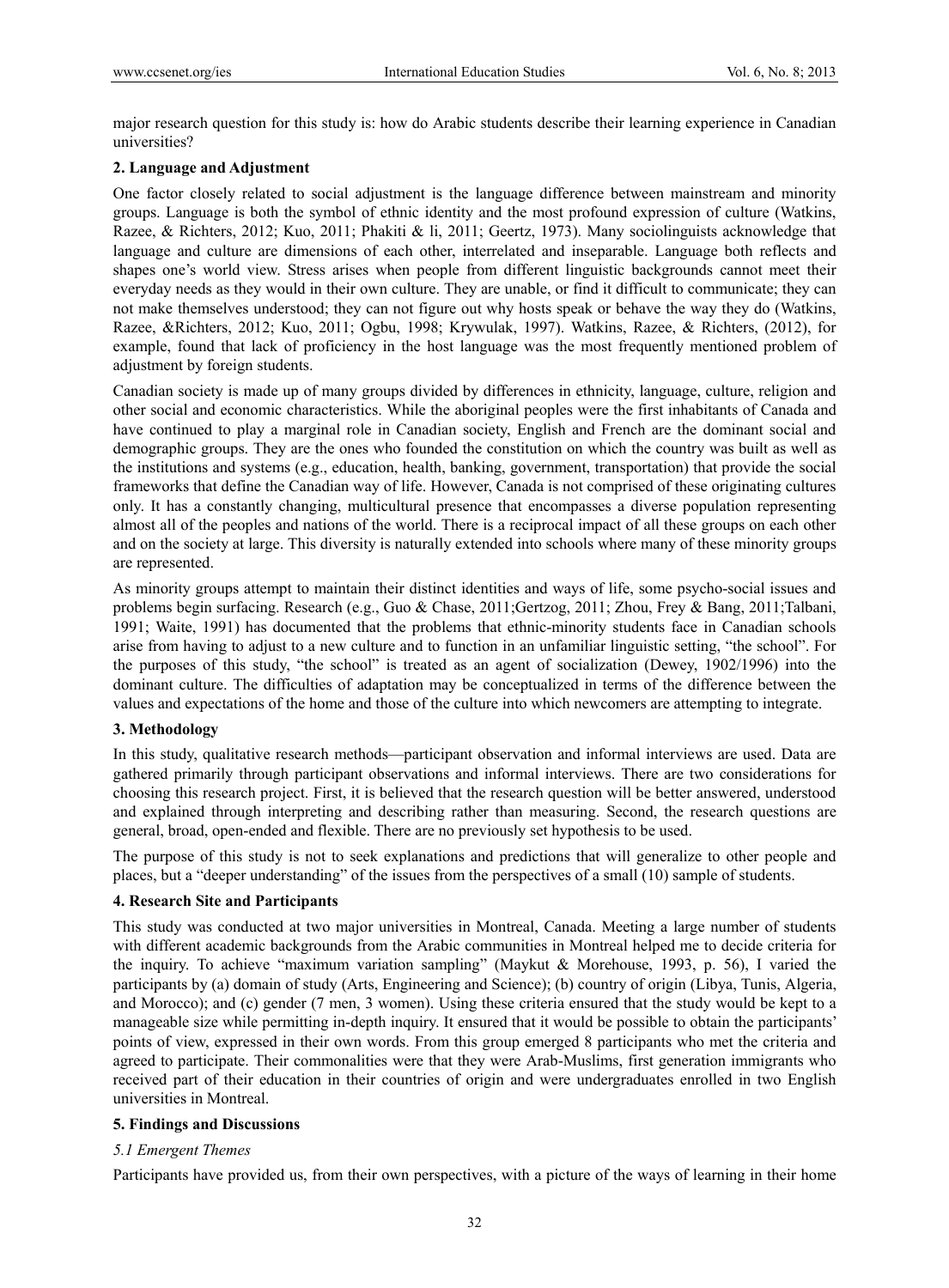countries and their experiences in Canadian classrooms. Their narratives illustrate fundamental differences in educational philosophies and practices in their home countries and Canada. Three major themes emerged from the analysis of the data; they are discussed under the rubric of teaching methodology, teaching and learning foreign languages and examinations.

#### *5.2 Teaching Methodology*

According to the participants, memorization and rote learning are widely used in their home country's educational system for the learning process. They report favorably about the pedagogy styles used in their Canadian classrooms and emphasized the fact that the student is the focal point of learning. They feel that the education they receive in Canada teaches them to develop critical thinking and improves their communicative strategies. Cooperative learning and dialoguse were frequently cited as the most outstanding components of university education in Canada. Although they have had many difficulties adjusting to the way Canadian professors teach, they usually appreciate the de-emphasis on memorization in favor of critical analysis, and the encouragement of wide-ranging classroom discussion, including criticism of the views of professors.

The students' reflections on their university experience also centered upon the organization of classroom discussion. According to many of them, it was only when they started their studies in Canada that they realized that effectiveness of learning is related to the two-way communication in class and not only to the excellence of the teacher. When they were asked about any differences in pedagogical styles between their previous and current experiences, Noora mentioned cooperative learning:

*I do not think that cooperative learning or student-centered classrooms are known to many teachers over there (his home country)…it is very traditional system…teachers stand in front of students and talk, talk and talk and that is it….we (i.e., Arab students) are very passive, just listening and writing down what they say and that is it all…look, now we have been an independent country for almost 40 years, have you ever heard that there is any discovery or invention from there, why is that?…I think the answer is clear…because they do not encourage creative thinking, it has never been in their agenda (Ali).* 

Samira talked about an emphasis on understanding:

*of course there are many and sometimes contrasting differences between the two systems…….take the study material for example…in my home country the focus is more on quantity………a lot of information and there is extreme emphases on memorizing details rather than absorbing and understanding information (Samira).* 

Malik spoke about student participation:

*methods of teaching are different in the two countries…here (in Canada), students are included, they participate, discuss, argue, ask for more explanations…but there teachers dictate and that is it…I remember sometimes we spend the whole class writing down what the teacher dictates to us…I think this is just wasting of time (Malik).* 

Noora's reflection on Arab and Muslim approaches to learning stems from both her knowledge of Arabic history and her exposure to Western-style pedagogy:

*I really don't know why we use this backward approach to learning…one in fact feels sad when one thinks of the glorious past of the Arabs and their contributions to the human civilization…Muslims were pioneers in all aspects of knowledge, you name it….their approach to learning was liberal and they were open to other civilizations: the Greek and Roman….they put everything under investigation….they were secure and confident of themselves….that is why they led the world… I think…we have to interact with advanced countries…I am not saying you have to be secular to advance, not at all….I think we have to combine the two; Islamic and Western…Arabs succeeded before in that….Jaber who invented the zero and Algebra was a very religious man and used to do his studies in the mosque….can't we learn from that? (Noora).* 

Memorization and rote learning play important roles in the content of Arabic students' learning and in their attitudes toward learning (Rugh, 2002; Cook, 1999). Because of their education, Arabs have deep-rooted sensitivity and a special fascination with their classic poetry, metaphor and literature (Barakat, 1993). In Arabic countries, children of eight or nine years can recite or sing from memory tens and sometimes hundreds of poetic lines or Quranic verses. In Arabic culture, it is rewarding to the child to exhibit his/her memorization skills to admiring adults. In fact, this ability has an influence even on how some Arab families view their child's academic progress or relative lack thereof.

Today, many people and even some professors continue to believe that rote learning is the best way to teach children. When Arab people say "instruction during childhood is like carving on a rock", they are referring to rote learning. Arab children in elementary schools are seated in rows and receive explicit instructions in numbers,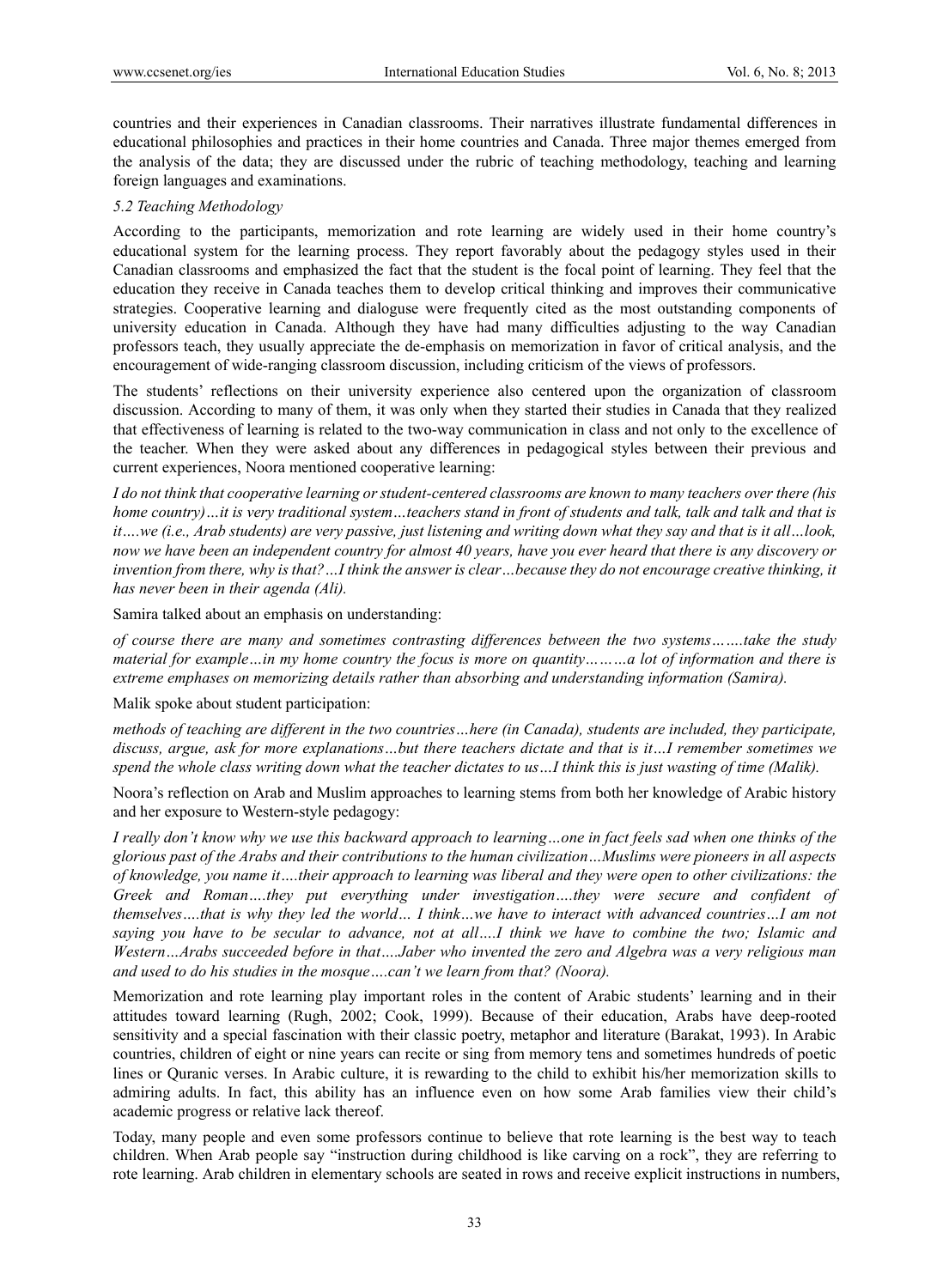letters and characters. They participate only when asked to reciteverses of the Holy Book, Arabic alphabet, multiplication tables or Arabic poems. Good performance is encouraged and high achievers are readily acknowledged and rewarded by their teachers. It is clear that there is continuity between early learning strategies in Arabic elementary schools and the strategies students adopt in later learning.

### *5.3 Teaching and Learning Foreign Languages*

Although all participants were taught English and French as foreign or second languages before coming to Canada, they were critical of the approach used in learning a second language. According to many of them, their previous knowledge of English in their home countries has not significantly helped them to survive and to succeed in their transition to this new environment. As is the case with other subjects, language classrooms in Arabic countries also rely on the reproductive style of learning: language is treated as static rather than living:

*I studied English in public school but when I came to Canada, I felt as if it was a different language I was learning…it is true that I have some vocabulary but unable to use them in real life situations (Samira).* 

*I joined an intensive English program in Canada for several months upon arrival ….the way they taught English is completely different from the one in (X)…they make you feel that you make use of the language…they engage you in a lot of discussions and debates which makes you able to practice the vocabulary in your mind…they want you to be fluent in the language regardless of the grammatical errors you make…to me it is the same way as kids learning their first language….that is I think how you learn the language…there (i.e., back home) they bombard you with many rules and make you very nervous when you try to speak the language (Shadi).* 

*…even in teaching English they (i.e., Arab teachers) use the same methods…they give you some new English words today and you have to be ready for tomorrow to memorize their spellings by heart…they do not put them in context to show how they are used…they did not teach communicative skills….we had to remember grammatical rules by heart….you feel as if it is not a language at all…it is similar to mathematical rules…when I came to Canada, I found myself I know a lot of words but I can not use them…I could not communicate effectively with Canadians (Omar).* 

*…the language school I went to in Canada…they, it is very clear, emphasize communication…from the first class, teachers divide you into groups and you start practicing with other students and teachers listen to you and correct you if you mispronounce a word…I think that is the best way to teach language….they teach you grammar also but always in a context…in* other words, while you are *learning grammatical rules, you develop communicative strategies (Ahmed).* 

Whereas the Arab approach to learning a second language emphasizes decontextualized knowledge of vocabulary and grammar, the Canadian approach to learning stresses communication skills, language use and the process of learning.Arabic societies tend to value formalities in public contexts and this seems to be true of schools. Hence, formality is more important than creativity in the language class. Students are expected to memorize someone else's correct sentences instead of creating new sentences for themselves Therefore, even though Arab students arrive in Canadian classrooms with claims for proficiency in English, it may be that they lack communicative skills in the language.

Writing skills are highly valued in Canadian universities. Several participants said that they have relatively little experience of writing extended and systematic discourse even in their own language, much less in English:

*I have never been taught how to write critically neither in Arabic nor in English. I still remember only one course in Arabic language arts titled "rhetoric" in which you are taught only how to write a few paragraphs on a general topic (Saleh).* 

*This was all new to me….here teachers expect you to know how to systematically organize your ideas and have valid arguments…you have to know how to write academic report in English (Shadi).* 

*Teachers do not see it as their role to show you how to write reports…one of my teachers did not accept my work for three times…I was going nuts…he did not tell me what to do…one of my classmates referred me to a course for developing English writing skills and I took it for the whole year….I felt much better (Malik).* 

These students grew up speaking and writing in their mother tongue, which is entirely different language from English. Other European languages, such as French and German, are different languages from English but they at least belong to the same alphabetic system. So it is easier for French- and German-speaking people to learn English than Arabic-speaking people. Here too the mismatch between the past experience of these Arab students and the expectations of Canadian academic staff comes into sharp focus. Where essays are required, there is a concentration on mastering the art of Arabic rhetoric based on extensive reading of literary works, rather than argumentative essays based on a thesis statement and a critical analysis of one or more sides of an issue. This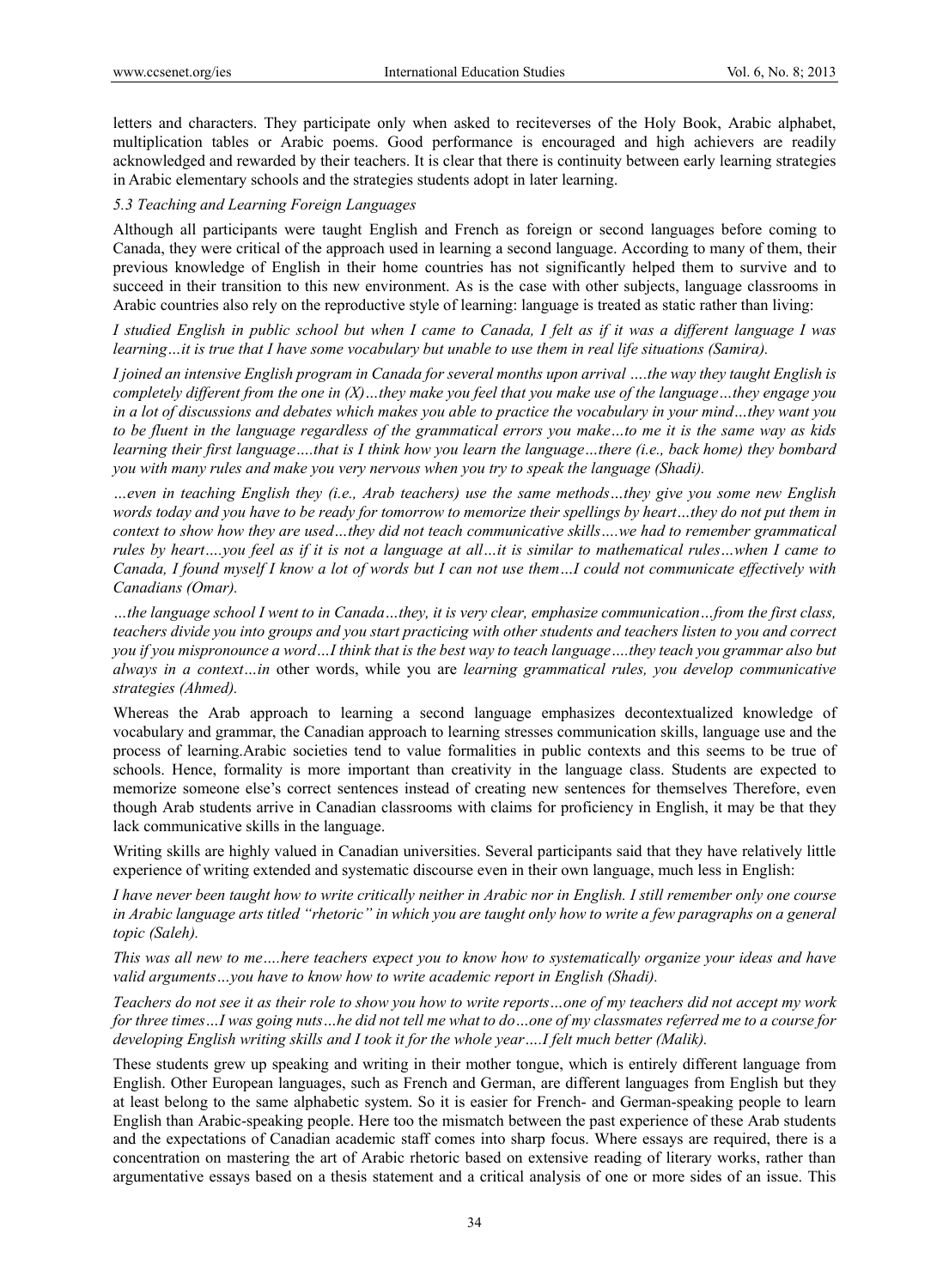problem could be one of the reasons that Arab students tend to go into business, science and engineering, where students expertise in written and spoken intellectual discourse is less critical.

#### *5.4 Examinations*

All participants talked about exams and their impact on their learning approach. It is important to note that entrance into a higher stage of education in many Arabic countries is based solely on examination scores. In other words, the decision as to what academic discipline one enrolls in can sometimes also depend simply on how high one's grades are. There are criteria delineated by the government. Other means of evaluation, common in some Western countries, letters of recommendation, personal teacher evaluations, a student's statement of career objectives, and so on, do not always have a place in the system. Examinations are given in a wide variety of subjects – they do not focus on the subjects that would provide the core in the student's intended program of studies, where, presumably, the student ought to have extra strength. Saleh experienced the consequences of this policy:

*….exams play a crucial role…passing exams is the goal students strive for….everything depends on getting high marks…at the university level, every faculty has a minimum mark to be eligible for admission….they do not have any other considerations such as recommendation letters or supplementary exams…..for example, I wanted to study in thefaculty of agriculture after Ifinished high school but their requirement was 75% and I got 74%..they did not allow me because of this, although my record showed very high marks in chemistry, botany and zoology…all of my teachers thought I would be an excellent student in the faculty of agriculture but teachers are not in position to influence such matters…I think this is stupid…because I did not do that well in history, Arabic and geography, my GPA was affected and thus I was not accepted…These courses have nothing to do with my studies in the agriculture domain…but who can discusses this with those closed-minded in the administration (Saleh).* 

The emphasis on passing examinations and acquiring certificates has a negative consequence. Students' heads can be full of information as a result of memorizing, but it does not necessarily mean they have much real understanding of it. Students seek to pass their exams without understanding, hoping to obtain a degree in order to secure a good job with a high salary or obtain an admission to a higher institution. Participants noted the different approaches to examinations in Canada:

*Canadian teachers use essay-type questions and to answer them you must include your opinion and thoughts…there, it is just point-form questions in which you do not include your contribution (Samira).* 

*….passing exams is a crucial part of students' life in (X)…students take it easy the whole year until the exam period, then they start cramming….you have to memorize the material…some students resort to cheating….some teachers try to deceive students by giving vague questions….I still remember one of my teachers who used to get happy as no one could answer one of his questions because of its vagueness…..you feel as if it is a competition between teachers and students….one of my teachers used to say to us (you get zero if you miss my exam)…he is not considerate at all…he always remindedus of the two excuses he accepted for being absent from exams (if you are in hospital or in jail), no other reason, to him, justifies absence (Leila).* 

*…..I did not see this kind of attitude in Canada….most teachers here are very considerate…they would give you every chance to prove that you understood the material….sometimes they even let you have supplementary exams….you feel that their goal is to make sure that you understand the material, not to be in a competition or challenge with you (Omar).* 

In brief, one can say that in a system that is test-driven, students are interested more in developing their test-taking strategies than their study skills. Learning for the love of learning (Palmer, 1998) can only be rare when examinations are both a product of the emphasis on memorization, and a reinforcement of that method.

Communicative language teaching is supposed to be the most prevailing method in TEFL, but if teachers have to prepare students for such examinations, they cannot teach English without using grammar-translation techniques. Although translation could be a suitable technique to check students' understanding of the text in detail, it doesn't necessarily work towards a final goal of understanding or producing texts.

# **6. Conclusion**

In this paper I attempted to record the educational experiences of eight Arab students in their Canadian university classrooms. While I posed questions during interviews pertaining to their Canadian university experiences, the students initiated comparisons with their educational experience in their home countries. Analysis of their narratives suggests that the participants have had fairly common educational experiences both in their home countries and in their new country; they differ in the ways that they have responded to these experiences.

Participants have provided us, from their own perspectives, with a picture of the ways of learning in their home countries and their experiences in Canadian classrooms. Their narratives illustrate fundamental differences in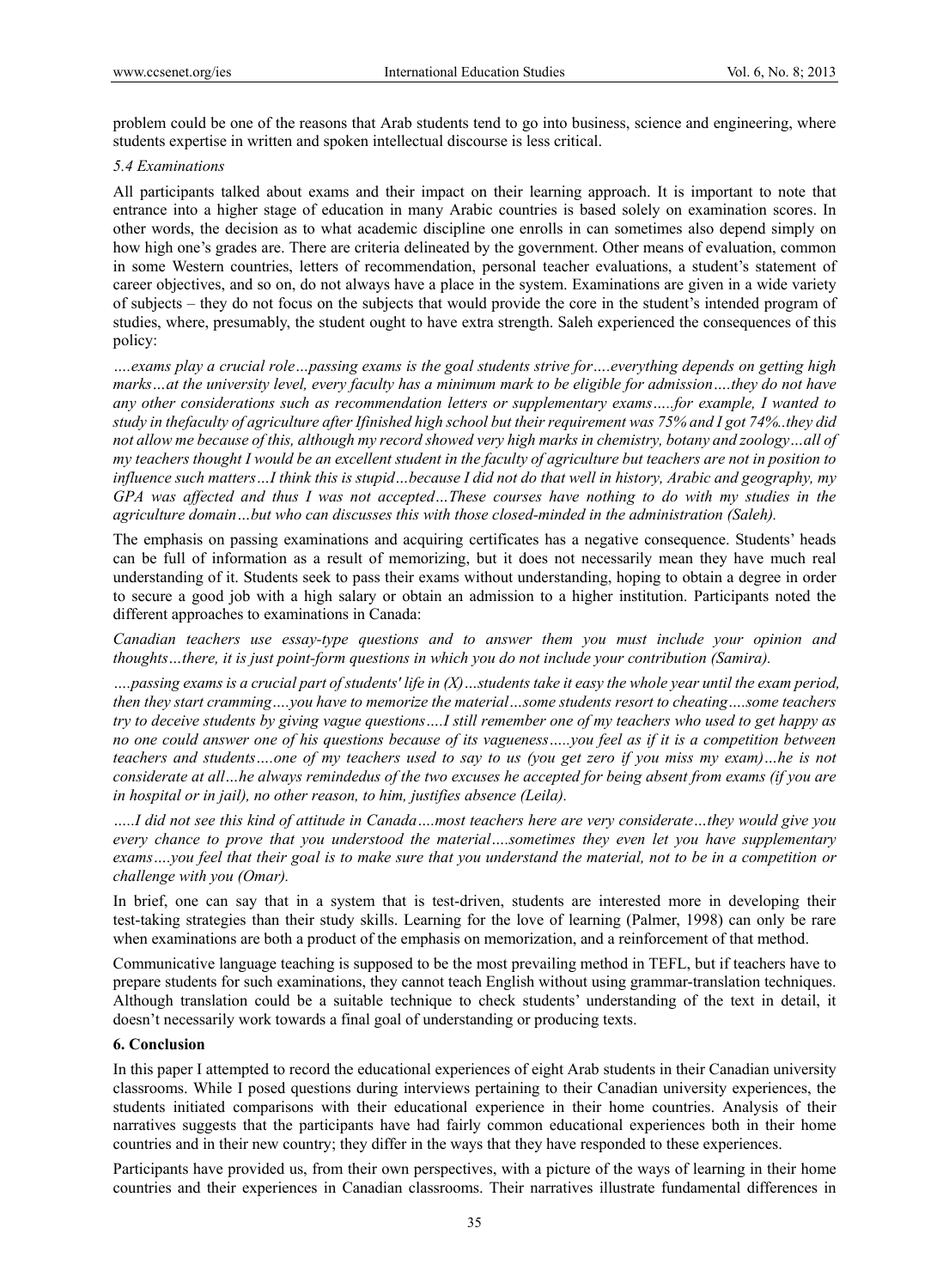educational philosophies and practices in their home countries and Canada. Since participants have lived in Canada for a short period, they may still be in the "early stage" of culture shock as mentioned by Oberg (1960). At this stage of adaptation, sojourners experience "confusion in role, role expectations, values and self identity" (p.168). In many cases, these students are trapped between two sets of conflicting experiences. Problems such as teacher-dominated classrooms, lessons followed by memorization and recitation and rote learning, and obsolete textbooks is common in the educational background of some Arabic students coming to Canada to study.

There is obviously much in Canadian classrooms that runs counter to these students' experiences. This study shows us that it is not easy to be a cross cultural learner. It requires courage, determination and persistence to succeed in doing so. There are many cultural elements that the learners need to adjust to, get used to, learn or unlearn. But on the whole, it is a very rewarding and great learning experience. As many researchers (e.g., Watkins, Razee, &Richters, 2012; Halic, Greenberg & Paulus, 2009; Andrade, 2009) report, English language proficiency usually ranks at the top of foreign students' problems in their adjustment, almost all of the participants in this study mentioned lack of English as a major problem. Although all of the students had studied EFL for several years in their home countries, they were required by university to join intensive ESL courses at McGill or Concordia language schools for at least six month prior to their academic studies and they reported favorably on the linguistic and communicative skills they could develop. Some were enrolled in extra English writing courses as recommended by their professors.

The experiences described by these students at these two Canadian universities suggest that the Canadian classrooms have retained important aspects of what may be described as its interactive and cooperative character. Students approve of the dialectical format of Canadian instruction. They have many positive comments about Canadian university systems and the organization of classroom instruction, which they favor overwhelmingly. The most complimentary statements were addressed to the ways that classes provided students with considerable opportunities for practicing natural language in a variety of situations and using language material authentic to native speakers of English. They approved of the fact that students are encouraged and supported to work on all four skills from the beginning. Students emphasize that in their Canadian language classrooms they do more than regurgitate answers that teachers would like to hear or see in the examinations. In other words, they learn the language and not just know about the language.

These students' views and insights are of concern to all of us as language teachers, teacher educators, curriculum developers, and textbook writers. Teaching methods in the Arabic schools that these students experienced overlook the intercultural awareness as a crucial component of second language proficiency and these methods emphasize developing linguistic competence over developing communicative-intercultural performance. In addition to their need to knowledge of forms and meanings and functions, learners must be able to use this knowledge and take into consideration the social situation in order to convey the intended meaning appropriately. Communication is a process; knowledge of the

### **References**

- Andrade, M. (2009*).* The effects of English language proficiency on adjustment to university life*. International Multilingual Research Journal, 3*(1), 16-34. http://dx.doi.org/10.1080/19313150802668249
- Barakat, H. (1993). *The Arab world: Society, culture and state*. CA: University of California Press.
- Bista, K. (2012). Silence in teaching and learning: Perspectives of a Nepalese graduate student. *College Teaching*, *60*(2), 76-82. http://dx.doi.org/10.1080/87567555.2011.633943
- Chuang, S. (2012). The relationship between cultural values and learning preference: The impact of acculturation experiences upon East Asians*. International Journal of Training and Development*, *16*(1), 1-22. http://dx.doi.org/10.1111/j.1468-2419.2011.00391.x
- Cook, B. (1999). Islamic versus Western conceptions of education: Reflections on Egypt*. International Review of Education, 45*(3), 339-357. http://dx.doi.org/10.1023/A:1003808525407
- Dewey, J. (1902/1996). *The school and society: the child and the curriculum*. Chicago: The University of Chicago Press.
- Dewey, J. (1916/1997). *Democracy and education.* N.Y: Macmillan.
- Dinh, T. (1996).*Cultural conflict experienced by Vietnamese adolescents in Montreal*. (Unpublished M. A. Thesis). McGill University. Montreal.
- Eisner, E. (1993). Objectivity in educational research. In M. Hammersley (Ed.), *Educational research: Current issues.* London: Paul Chapman with The Open University.
- Geertz, C. (1973). *The interpretation of cultures*. New York: N.Y: Basic books.